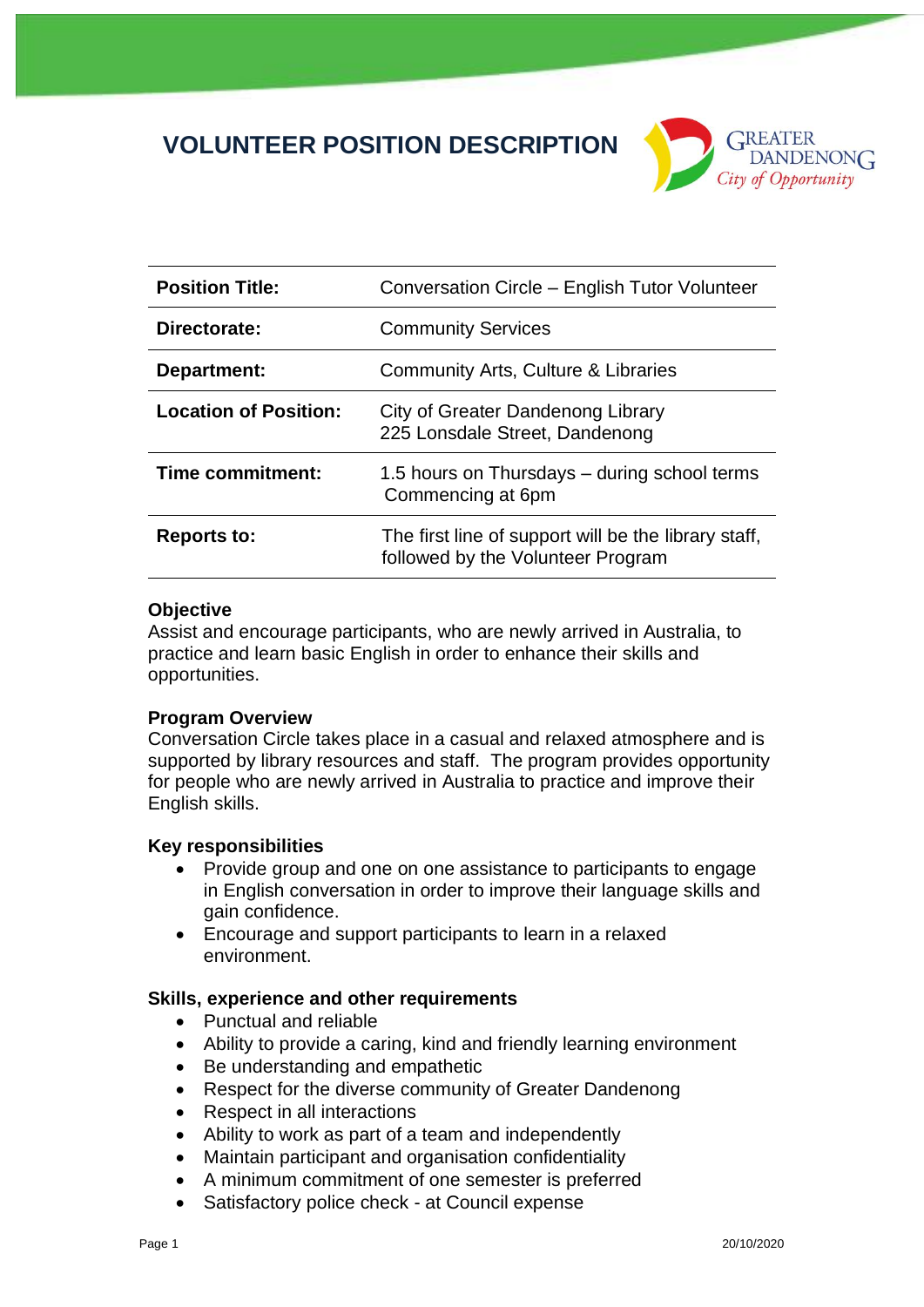- Current Working with Children Check at no cost
- Awareness of safety issues and adherence to Occupational Health and Safety practices.

## **Organisational Requirements**

- A committed volunteer, behaving in a manner consistent with personal and professional workplace standards as outlined in Council's Code of Conduct and other Council policies, procedures and guidelines.
- Make a positive contribution to Council and be mindful of the requirements outlined in the Victorian Charter of Human Rights in the provision of service delivery while respecting the rights of colleagues and customers at all times.
- Act respectfully, responsibly and be accountable for your actions.
- Adhere to Council's occupational health, safety and return to work (RTW) policies and procedures and participate in health and safety training programs and initiatives.
- Understanding of and ability to work with diversity within the workplace and community.
- Perform other duties as directed within the limits of acquired skills, knowledge and training.
- Manage Council records in accordance with the relevant Council policies and corporate requirements to protect personal information.

The following general physical and functional requirements may apply to this position:

- Manual handling tasks eg lifting and carrying
- Prolonged periods of sitting / standing
- Long / short distance travel.

### **Volunteer Insurance**

- Everyone is covered by Medicare.
- Many people have their own additional private cover and/or their pension benefits.
- In addition, Council has Personal Accident Insurance for registered volunteers who are between 16 and 90 years of age. Please note reduced cover for Covered Persons over age seventy five (75) years.
- Council's insurances do not cover individuals' private vehicles. We trust that volunteers' vehicles are comprehensively insured. Volunteers will be liable for any fines incurred whilst driving their own vehicle.

### **Additional information**

- A current Victorian Driver's Licence is essential when you are required to drive a Council vehicle or your own vehicle.
- When using your own vehicle third party insurance is required.
- It is advisable to inform your insurance company that you will be using your car for volunteering activities for Council.
- Fully comprehensive vehicle insurance is recommended.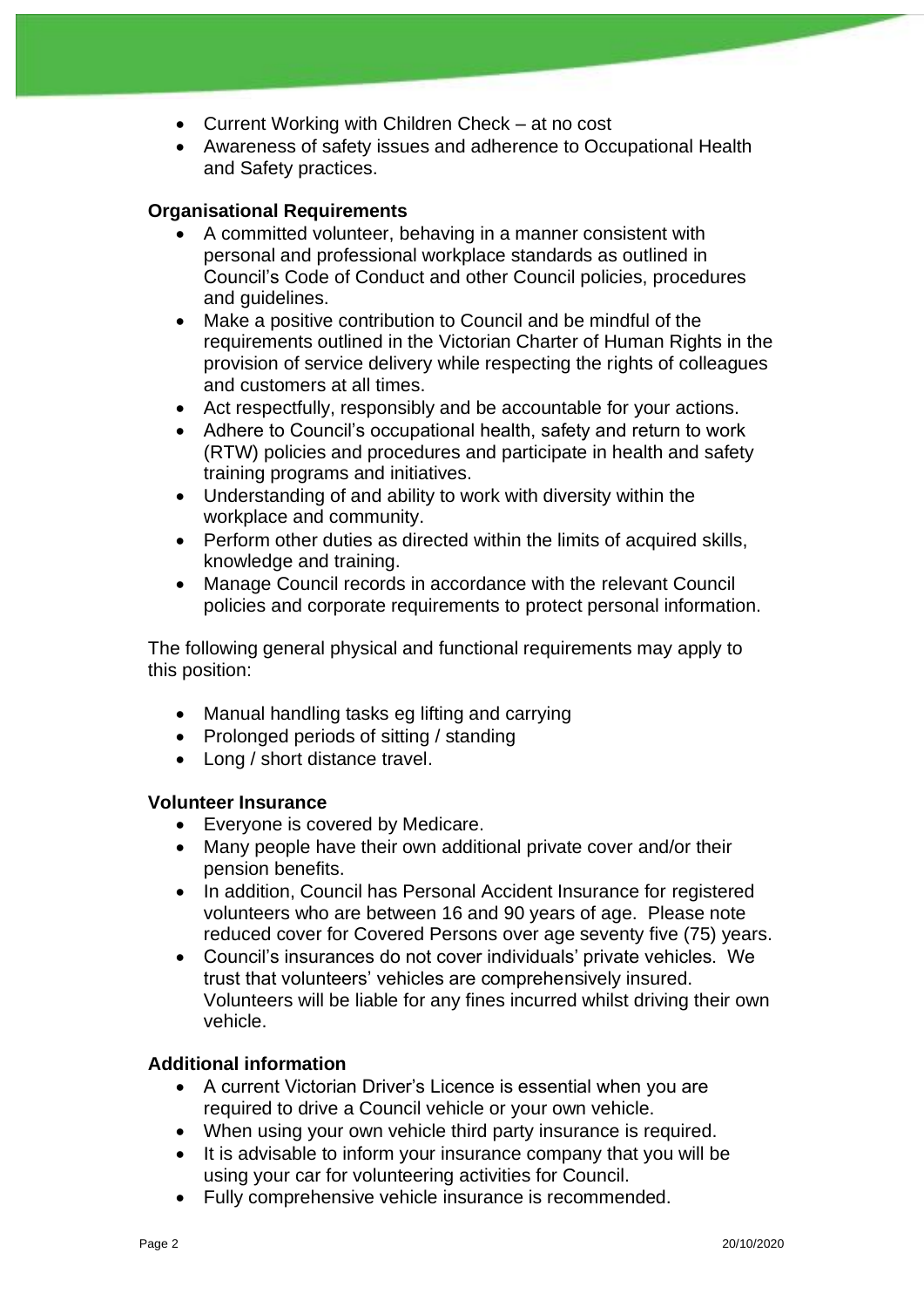### **Support/training**

Your first line of support is the library staff, followed by the Volunteer Program.

A thorough induction of the service will be provided by the library staff or an experienced volunteer. On commencement new volunteers will be buddied with an experienced volunteer or staff member.

In addition, volunteers are offered access to a minimum of four training sessions throughout the year on a variety of topics which have been approved as applicable to volunteering roles within Council.

Two formal volunteer recognition events will be held annually.

All volunteers will be provided with a position description and name badge.

#### **Other comments**

Any parking or speeding fines are the volunteer's responsibility.

A satisfactory police check is essential (Council will cover cost for this check).

In addition, you will be required to complete a Working with Children Check. There is no charge for having a Working with Children Check processed. The application is completed on-line via the Department of Justice website. Full instructions will be provided by Volunteer Program staff in advance.

It is important to report any concerns regarding a participant to the relevant staff.

### **Council Volunteer Program Contacts**

| Email:         | VolunteersProgram@cgd.vic.gov.au |
|----------------|----------------------------------|
| Website:       | www.greaterdandenong.com         |
| Phone numbers: | 8571 5335 / 0408 579 587         |

#### **Values**

At the City of Greater Dandenong we have adopted a set of values we call 'REACH' which define who we are and how we interact with each other and our community. REACH stands for:

**R**espectful **E**ngaged **A**ccountable **C**reative **H**onest